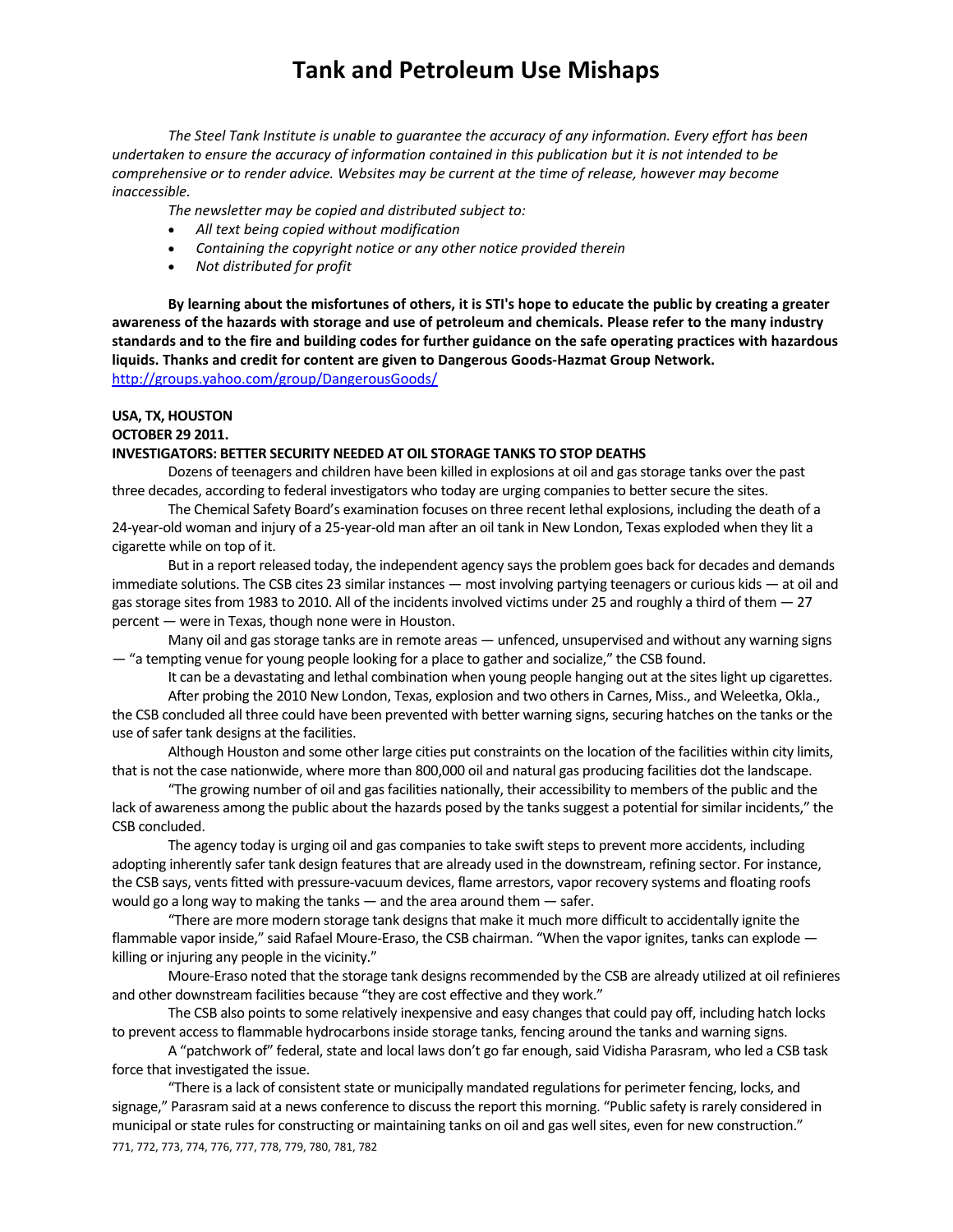"These sites are dangerous and the people who live and work in these communities should be properly protected," Parasram added. "Immediate action to (address shortcomings) will prevent future accidents and save lives."

Although the American Petroleum Institute currently recommends specific security measures for storage tanks holding refined petroleum products, the group does not have similar standards for storage tanks at upstream exploration and production sites. The exploration and production storage tanks also are exempt from security requirements in the Clean Water Act and risk-management mandates in the Clean Air Act.

The CSB is urging the API to adopt new standards for upstream sites encouraging the use of safer tank designs meant to trim the chances of explosions. The agency also says API should bolster its existing standards by insisting on locked fences, hatch locks on tank manways and barriers preventing unauthorized accessto external ladders and stairways at the sites.

API Spokesman Reid Porter said the group was still studying the CSB's report. "We look forward to reviewing this report and its recommendations, and continuing to improve safe operations," he said.

The CSB also wants state regulators in Texas to beef up oil and gas regulations with new security requirements. The agency urged the Texas Railroad Commission to mandate companies use locked fences, hatch locks, barriers on ladders and hazard signs near the facilities. The commission also should require the use of safer tank designs, the CSB said.

The Texas Railroad Commission did not immediately respond to a request for comment.

In the April 26, 2010 New London, Texas incident, an exploding tank flew 48 feet away from its original location after one of the two victims lit a cigarette while climbing the stairway of the catwalk at the site. Located at the end of an isolated road in the middle of a clearing surrounded by woods, the oil and gas site was leased by MC Production.

The site, which was in operation for at least 80 years, had three interconnected 1,000-barrel capacity tanks at the time of the accident. The tank that actually exploded had not stored any hydrocarbons for at least one and a half years before the incident. A graffiti-covered warning sign at the site warned against smoking, matches or open lights.

A separate oil tank explosion in Carnes, Miss., on Halloween 2009 killed two teenagers, Devon Byrd and Wade White, who were at a Delphi Oil production site about 150 feet away from one of their homes. The force of the explosion sent the upper part of a tank flying 225 feet away and propelled the bottom piece about 60 feet in the opposite direction. The resulting fire lasted four hours and sent flames 200 feet high.

Both teenagers were killed instantly, according to the CSB report, and there was no evidence of what caused the flammable hydrocarbons to ignite.

The Carnes, Miss., explosion hasinspired memorials and state lawmakersto push for tougher regulations on oil and gas storage facilities  $-$  but they have had limited success.

Mississippi State Senator Billy Hudson says oil and gasleadersin the state have resisted his push for fencing around the facilities. But he insists that it should be a no-brainer.

"You fence a swimming pool to make sure children don't drown," Hudson said. And electric utilities wrap power stations in high fencing, he added.

When it comes to tanks holding flammable oil and gas, Hudson said, "you would think they would want a fence."

http://fuelfix.com/blog/2011/10/27/federal-investigators-better-equipment-security-needed-at-oil-storage-tanks/

### **AUSTRALIA, N.S.W, ERARING OCTOBER 31 2011. ERARING OIL SPILL FAILURE**

*Damon Cronshaw*

Eraring power station's oil-containment system failed when an explosion caused an oil spill into Lake Macquarie, industry and political insiders say.

The power plant conceded that oil spilled into the lake after an explosion breached barriers meant to contain oil.

But numerous firefighting and industry sources said the problem was worsened because oil leaked into the lake through a drain that should have been sandbagged after the explosion.

Lake Macquarie MP and mayor Greg Piper said the explosion and oil spill exposed "some flaws" in Eraring's containment system, but the incident "could have been a lot worse".

"I'm told there was a drain that allowed oil to escape," Cr Piper said. "But you can't model for every contingency.''

771, 772, 773, 774, 776, 777, 778, 779, 780, 781, 782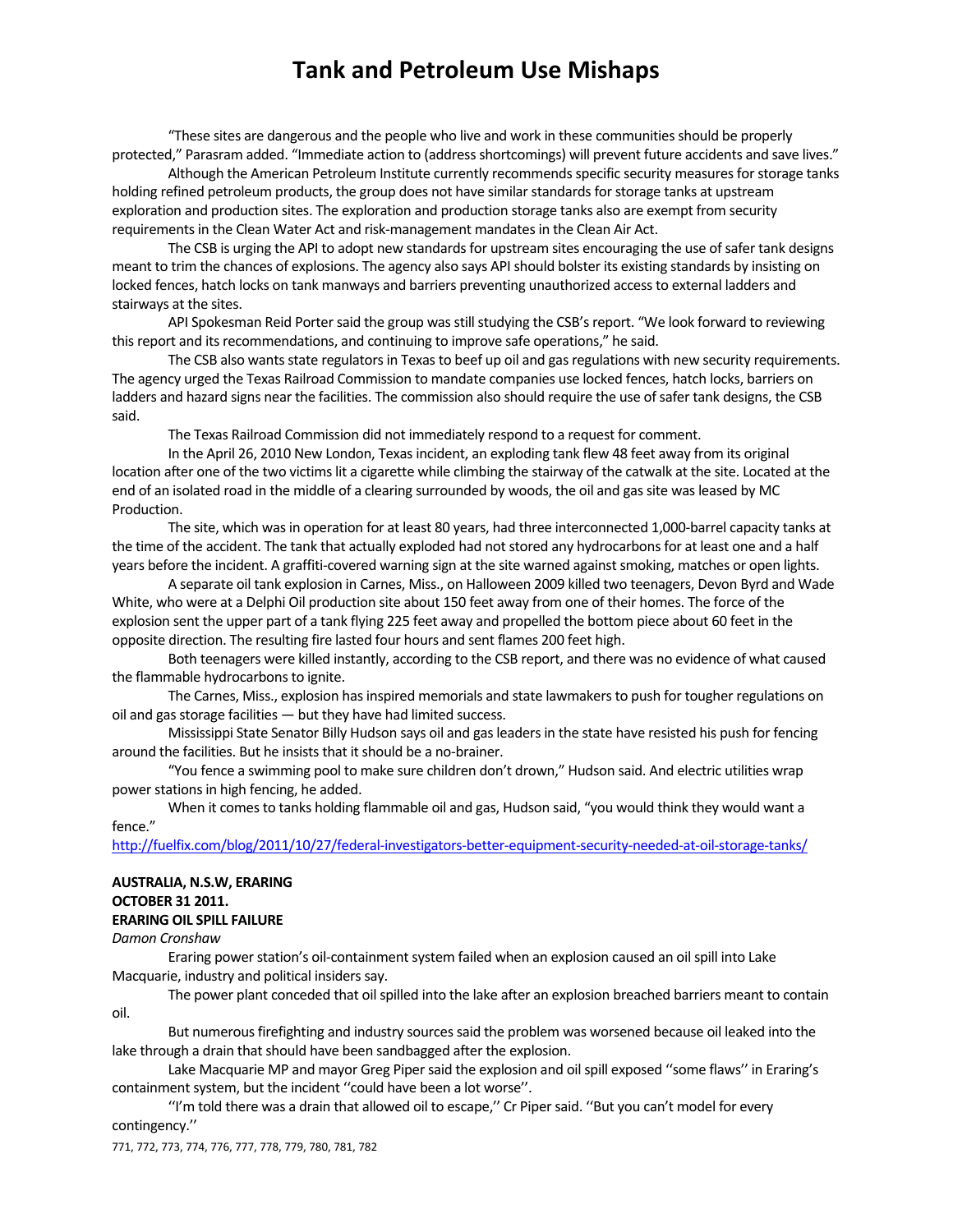Eraring managing director Peter Jackson said some oil had leaked into stormwater drains and the lake after the explosion and subsequent use of millions of litres of water to fight the fire.

He was not aware a drain had been missed, as firefighters sought to contain the spill.

Mr Jackson said the utility would examine the design of its oil-containment system and look to improve it.

''The transformer‐generator was built close and adjacent to our outlet canal, that'sthe way it was done 30 years ago,'' Mr Jackson said.

An oilslick covered areas of the shore at Myuna Bay, Whiteheads Lagoon and Rocky Point.

Wind and the tide pushed oil acrossthe lake at the weekend to Silverwater and Sunshine on the Morisset Peninsula, where residents reported brown oily sludge in the water.

Fire and Rescue NSW and the Office of Environment and Heritage said it was a thin variety of oil, too fine to clean up.

They said the pollution would dissipate and evaporate, despite concerns about it entering the food chain.

The environment office will investigate the incident, which began after an explosion inside a transformer‐ generator at 2.30am last Friday.

Mr Jackson said the fire was extinguished yesterday, despite concernsit could smoulder for a week.

He said the progress could mean firefighters that vacate the site today.

http://www.theherald.com.au/news/local/news/environment/eraring‐oil‐spill‐failure/2340704.aspx

## **USA, TX, CORPUS CHRISTI NOVEMBER 1 2011.**

#### **CREWS ALLOW OIL TANK BATTERY TO BURN**

The downtown skyline included a large plume of black smoke, Monday morning. Many people, including emergency crews wondered where it was all coming from. Eventually it wastracked to an oil tank battery on fire along Nueces Bay. The decision was made to let it all burn off and there was good reason for that.

It was around 9:30 AM Monday, when the thick black smoke began to cloud the sky for miles around. It actually appeared to be coming from one of the refineries at the Port of Corpus Christi. But, it was actually an oil tank battery producing all of that smoke. It was located on the Portland side of Nueces Bay.

Officials say a pump caught fire after it had overheated. Luckily only 2 of the 8 oil storage tanks here contained oil. But that was enough to help fuel thisfire which lasted for hours and fire crews on the scene decided to let it burn instead of trying to put it out.

"No one isfighting the fire because if we put water on the facility it will all go over the berm and then it will go into the bay. We'll have a huge oil spill in the Nueces Bay and that's not what you want. So it's all being contained by the berm around it, said William Zagoski with the San Patricio Emergency Management team.

If a spill reached the bay, it could have severely impacted the shrimp breeding grounds located there. The Texas General Land Office and Texas Commission on Environmental Quality came out to investigate and they could take regulatory action if they discover a preventable problem out there.

http://www.kiiitv.com/story/15918146/crews‐allow‐oil‐tank‐battery‐to‐burn

#### **USA, CA, BAKERSFIELD NOVEMBER 2 2011. WHAT LIES BENEATH, PART 1**

March 1995. An explosion rips through the early morning in northwest Bakersfield, as gasoline fumes in an un vented refining tank go up in a ball of flames.

The explosion would kill 22‐year‐old Tracy Kildebeck whose Honda appeared to have ignited the fumes. His death resulted in a \$5.5 million county settlement that also included provisionsto clean up the land. "We just wanted to make sure World Oil was complying with all oversight from regulator bodies," says deputy district attorney John Mitchell.

It wasthe end for the 70‐year‐old refinery, but the beginning of a more in‐depth effort to clean years of contamination that soaked into the soil and leeched into the groundwater below. "The practices in the 20s, 30s 40s and 50s are not what they are today. The environmental standards, and what was done," says Clay Rogers, water control board.

771, 772, 773, 774, 776, 777, 778, 779, 780, 781, 782 Today, some 16 years after the closure, the toxic chemicals still remain. A chemical scrubber hums away, drawing up and condensing oil hydrocarbons and vapors of the toxic chemical MTBE from a series of groundwater wells hundreds of feet below the surface. "Well, it certainly is a lot of time, but we have to recognize this refinery went into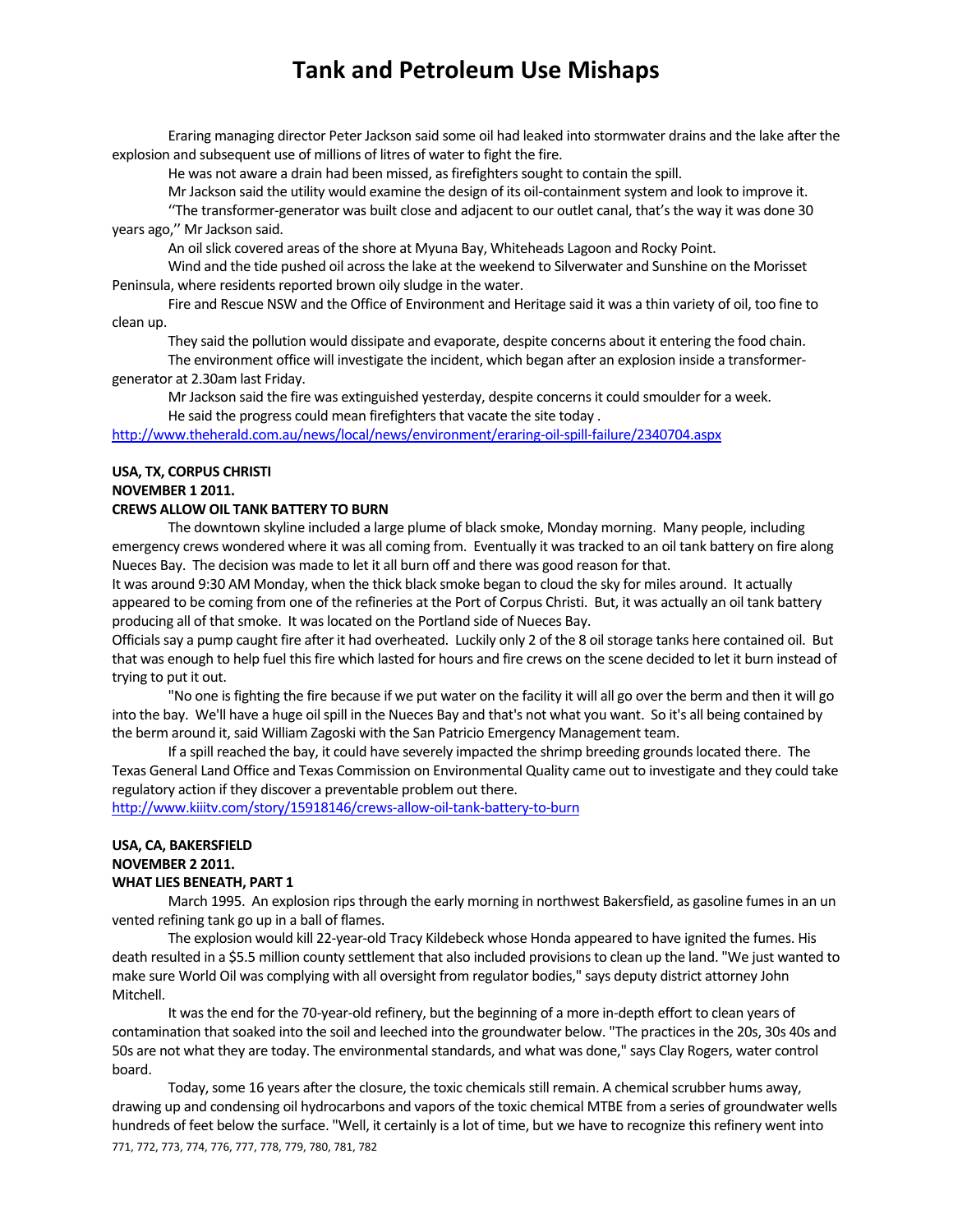business in 1923 and these impacts occurred over decades," adds Rogers.

And Rogers admits the contamination is immense. "Since 1995 over 10 million pounds of petroleum hydrocarbons have been removed in the vapor phase, an additional 20 thousand gallons of petroleum hydrocarbon that are in the liquid phase have been removed from the site."

The MTBE hasn't been drawn into the municipal water supply in Bakersfield yet. But Tim Trealor of Cal Water saysthey're preparing for the possibility. "Doesn't mean it couldn't happen. So we remain vigilant. So we continue to test more frequently than the rules require."

In some cases that means testing every 3 months rather than every 3 years. "There is a cost, and there is a cost to consumer. I think if the consumer was making the decision to test or not test, I think they would be right alongside the company."

Cal Water drawsits nearest drinking water from a well about a half‐mile away, near Vista West High School. A carbon filter installed in the system could buy the utility time if MTBE were ever to slowly seep into the supply.

Question: If you could put percentages on it, isthere at 10 percent chance, a 20 percent chance it could seep down? "I can't put a percentage to that."

Question: How worried about it are you though? "Well, we are concerned about it I mean if we weren't concerned about it, we wouldn't require all of the work to be done."

Perhaps more concerning to regulators—the toxic plume beneath the refinery is on the move. It's creeping west/northwest with the flow of water about 300 feet per year underneath Coffee Road toward the old PG&E power plant on Rosedale Highway.

The regional water control board has ordered World Oil to drop a string of new testing wells on PG&E'sland to find out just how far the chemicals have migrated.

One of the groundwater wells already is operational and a sample tested positive for MTBE at 10 times the amount considered safe. A second sample out of that well did not detect anything.

And so regulators are asking for more tests and more sites. As concerns grow that a strong rain this winter could drive more of the contaminants in the soil into the groundwater.

Question: Are you comfortable they have been monitoring it appropriately? "Well, I'd like to see, asI talk to the water agency, one let's do another study on it, and I'd feel much more comfortable," says Kevin McCarthy, congressman Bakersfield.

Hydrocarbon contamination does degrade over time. But the regulators we talked to say it will be yearsif not decades before the contamination on the site is cleaned up to levels considered safe. So what isthe federal government's responsibility here?

And are our legislators pushing hard enough for answers? Are there other problem areas of concern? We'll continue our search for answers and report again soon on what we find.

http://www.kget.com/news/local/story/What‐lies‐beneath‐Part‐1/bhG1GT3HDkWClLz0KOxrNw.cspx

### **AUSTRALIA, SOUTH AUSTRALIA, ADELAIDE NOVEMBER 3 2011.**

#### **ENGINEERING COMPANY FINED AFTER FUMES OVERCOME WORKER IN CONFINED SPACE**

DID Piling had earlier pleaded guilty to one count of breaching section 19(1) of the Occupational Health, Safety and Welfare Act 1986 in that it failed to provide an employee with adequate information, instruction, supervision and training. SafeWork SA prosecuted after investigating an incident in March 2009, at Lock 6 of the Murray River, near Murtho in the Riverland. The firm was preparing barges for use by a client; work which involved spraying a rust inhibitor inside the hull of the vessels. During this task, a male employee suffered ill-effects from exposure to the inhibitor fumes, causing him to briefly fall unconscious after experiencing giddiness, shortness of breath and skin irritation. He was conveyed to hospital, later discharged and returned to work after three weeks.

SafeWork SA's investigation revealed that the employer mistakenly believed it was not obliged to train its employees about work in confined spaces, if someone experienced in such work was supervising. Further, it was found that information on the rust inhibitor was not conveyed to the employee, nor was he supplied with protective equipment such as a respirator. Industrial Magistrate Michael Ardlie said the risk to the employee was of being rendered unconscious, and suffering respiratory problems and lung function complications. He noted that while there were safety systems in place prior to the incident, these were not adequate enough. He fined the company \$26,250 plus costs after a discount of 25% to acknowledge its guilty plea, cooperation, contrition and remedial measures.

771, 772, 773, 774, 776, 777, 778, 779, 780, 781, 782 SafeWork SA says work in confined spaces can be potentially fatal, and the utmost attention to safety is required when such work is carried out. "Near enough is never good enough asthis case hasshown," says Acting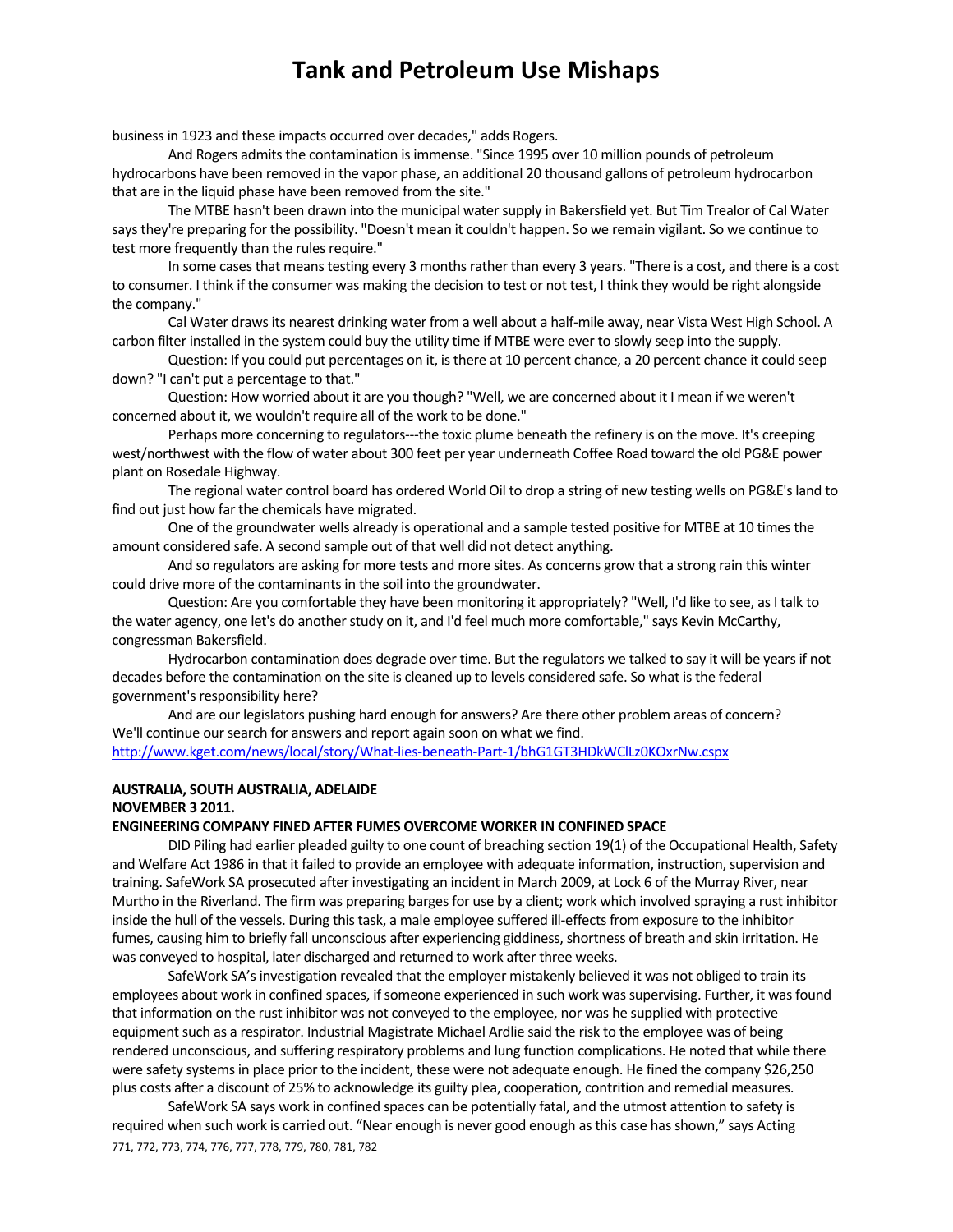Executive Director Bryan Russell. "Plenty of information is available on how to perform work in confined spaces safely as well as the potential dangers of substances that may be used in such work. This information always needs to be followed to the letter to ensure the job is completed without mishap."

http://www.safetysolutions.net.au/news/49781‐Engineering‐company‐fined‐after‐fumes‐overcome‐worker‐in‐ confined‐space

### **USA, MO, DESOTO NOVEMBER 12 2011. PROPANE TANK EXPLOSIONS RATTLE JEFF. CO. RESIDENTS**

*Michael Calhoun*

A series of propane explosions rocked residents in the Jefferson County town of Olympian Village late Thursday.

"There was a huge fireball. My guesstimation is that the fireball was about 300 feet in the air," Christina Minks said. "We heard the rumble, then we heard and felt the ground shake."

It happened at Routes 110 and 67 at a business called R&R Propane. A delivery truck, parked unattended at a pump at a nearby BP gasstation rolled away and hit a transferstation, puncturing the main tank and causing that first explosion. Witnesses report at least five additional explosions.

"I think there was some safety equipment on the propane tanks themselves that helped to keep it from getting worse," Sgt. James Kausler said. He said no homes were specifically evacuated, but some major roads had to be closed off. Nobody was hurt. Minks said it was a sight to see. "It looked like a miniature sun went up. It was big." http://stlouis.cbslocal.com/2011/11/10/propane-tank-explodes-homes-evacuated/

#### **USA, VT, ADDISON CO, MIDDLEBURY NOVEMBER 15 2011. BEER TANK EXPLODES AT OTTER CREEK**

#### *Andrea Suozzo*

A beer tank at Otter Creek Brewing exploded around 10 a.m. on Monday, according to Middlebury fire chief Rick Cole.

No one was hurt in the explosion of what Cole said was a large fermenting tank, but the incident brought emergency personnel rushing to the scene to ensure that the explosion of the pressurized tank did not cause further explosions.

Otter Creek president Brian Walsh said around 11 a.m. that a team from the company was on its way to assess the incident, but that the building was secure.

Cole said the explosion damaged piping and knocked over two or three other tanks, but that there was no fire and the beer that spilled was mostly contained within the building.

The explosion also blew a wall panel off of the side of the building between two outdoor tanks.

Cole said his crew spent a little over an hour on the scene stabilizing tanks and making sure that the scene was safe, and that employees had already re-entered the building by the time he left.

Walsh said he would have no further comment until after the team he was sending had assessed the situation. In a Facebook posting later Monday, however, the company stated that it would resume full operationslater in the week, and that it does not anticipate any shortages in beer supply.

http://www.addisonindependent.com/201111beer‐tank‐explodes‐otter‐creek

## **AUSTRALIA, NEW SOUTH WALES, NEWCASTLE**

### **NOVEMBER 15 2011.**

#### **CHROMIUM 'SPURTED OUT' OF ORICA STACK**

ORICA staff tried to contain a chemical leak at a Newcastle plant by diverting the hexavalent chromium but it began "spurting out" of a temporary repair job on the side of another stack.

Night shift supervisor Warren Ashbourne has told a NSW parliamentary inquiry the plant became

overwhelmed by the build-up of condensation in a chemical stack on the night of August 8.

In dramatic evidence to the select committee investigating the leak, Mr Ashbourne said he first became aware of the leak when a worker complained of yellow spots of chromium on his helmet.

Mr Ashbourne said the leak, caused by the build-up of tainted condensation, sent "a misty sort of rain" percolating out of one of the plant's stacks.

771, 772, 773, 774, 776, 777, 778, 779, 780, 781, 782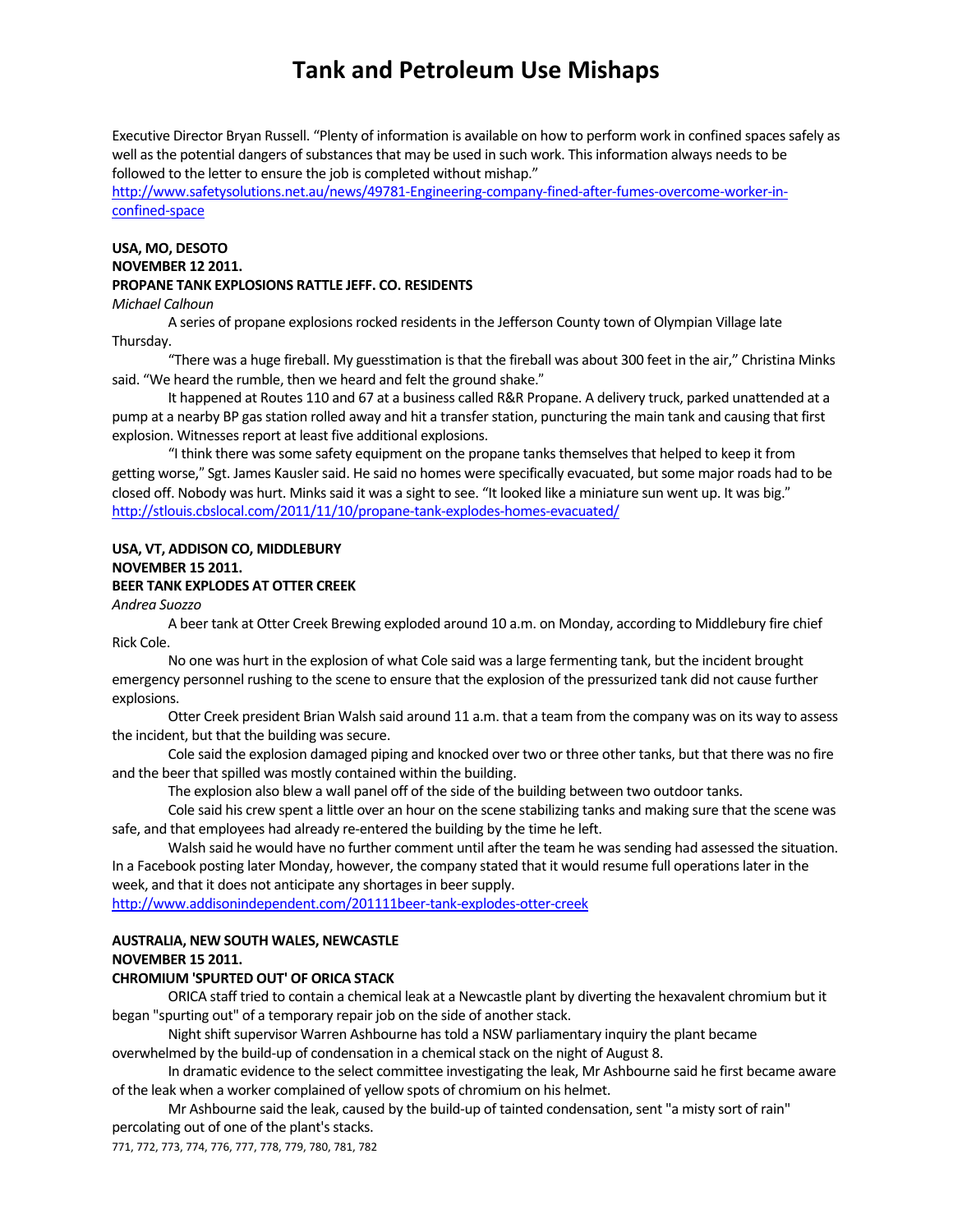He said staff believed they had stopped the leak by diverting the condensation to a separate vent.

But before long, it too became overwhelmed and the chemical began "spurting out" of a temporary repair in the side of the stack.

When staff realised the incident was getting out of control, the plant was shut down.

Despite the dramatic series of events, Mr Ashbourne said he believed the leak had been contained on site because none of the vehicles in the staff car park were marked with telltale yellow droplets.

"When we left that morning, myself and all the other guys who worked that night thought we'd done a good job, in trying to contain it to the site," Mr Ashbourne said.

But when site manager Stuart Newman arrived at work at 7am the next day, the true extent of the leak became apparent.

"It became evident to me immediately that the extent of the material on site was much greater than was reported during the evening," he told the inquiry.

The Orica plant was shut down by the state's environmental regulator after a separate ammonia leak last Wednesday.

http://www.news.com.au/breaking‐news/chromium‐spurted‐out‐of‐orica‐stack/story‐e6frfku0‐ 1226195535218#ixzz1f12WOEtk

#### **NORTHERN IRELAND, CO LONDONDERRY, MAGHERA**

#### **NOVEMBER 15 2011.**

#### **SLURRY TANK WARNING AFTER MAN KILLED IN MAGHERA FARMING ACCIDENT**

The Health and Safety Executive (HSE) has warned people to take extra precautions with slurry tanksfollowing the death of a farmer in County Londonderry.

The agency is investigating the 79-year-old man's death on a farm in Maghera on Monday afternoon.

Police have said his death is not being treated as suspicious.

Ken Logan, from the HSE said all openings into slurry tanks should be properly guarded.

"They should look to use safety slats when mixing in slurry tanks," he said.

"I would also draw attention to the dangers of gasses associated with mixing of slurry in the tanks."

Clark Black of the Ulster Farmers Union said it was another tragedy for the farming community.

"Unfortunately for farming this particular year we've had more than ourshare of fatalities," he said.

"I think it just does go to illustrate that farms can be very dangerous places."

http://www.bbc.co.uk/news/uk‐northern‐ireland‐15729088

## **USA, TX, PORT OF BROWNSVILLE**

### **NOVEMBER 15 2011.**

### **WORKER INJURED AS PROPANE LEAK FORCES EVACUATIONS AT PORT OF BROWNSVILLE**

#### *Madeline Buckley*

A gas leak at a Port of Brownsville business Monday injured one worker, caused the evacuation of seven companies in the area and released about 57,000 gallons of propane gas into the air, officials said.

Emergency personnel — including Cameron County Emergency Management, a HazMat team and Brownsville firefighters and police — responded about 9 a.m. and worked to fix a valve leak in a propane storage tank at TransMontaigne, a company that transports and stores petroleum and chemical products.

After nearly five hours of working on the valve throughout the blustery day, crews contained the leak, but the full tank of gas was released into the environment, Brownsville fire Chief Lenny Perez said.

Officials closed Highway 48 from Farm‐to‐Market Road 511 to Highway 100 during the leak, and the highway remained closed for much of Monday.

"We still have a danger zone," Perez said at an afternoon news conference, noting that the gas is highly flammable.

He said the roads would open when authorities determined the area wassafe, which he said could take several hours.

The leak started in one propane tank, filled with 57,000 gallons, that connected with three others. The tanks hold about 90,000 gallons of gas each when full, he said.

Workers eventually were able to shut off the valve that connected the four tanks, so that only the one tank leaked its contents.

771, 772, 773, 774, 776, 777, 778, 779, 780, 781, 782 The injured worker wastransported to the hospital after part of the valve struck him when it ruptured, Perez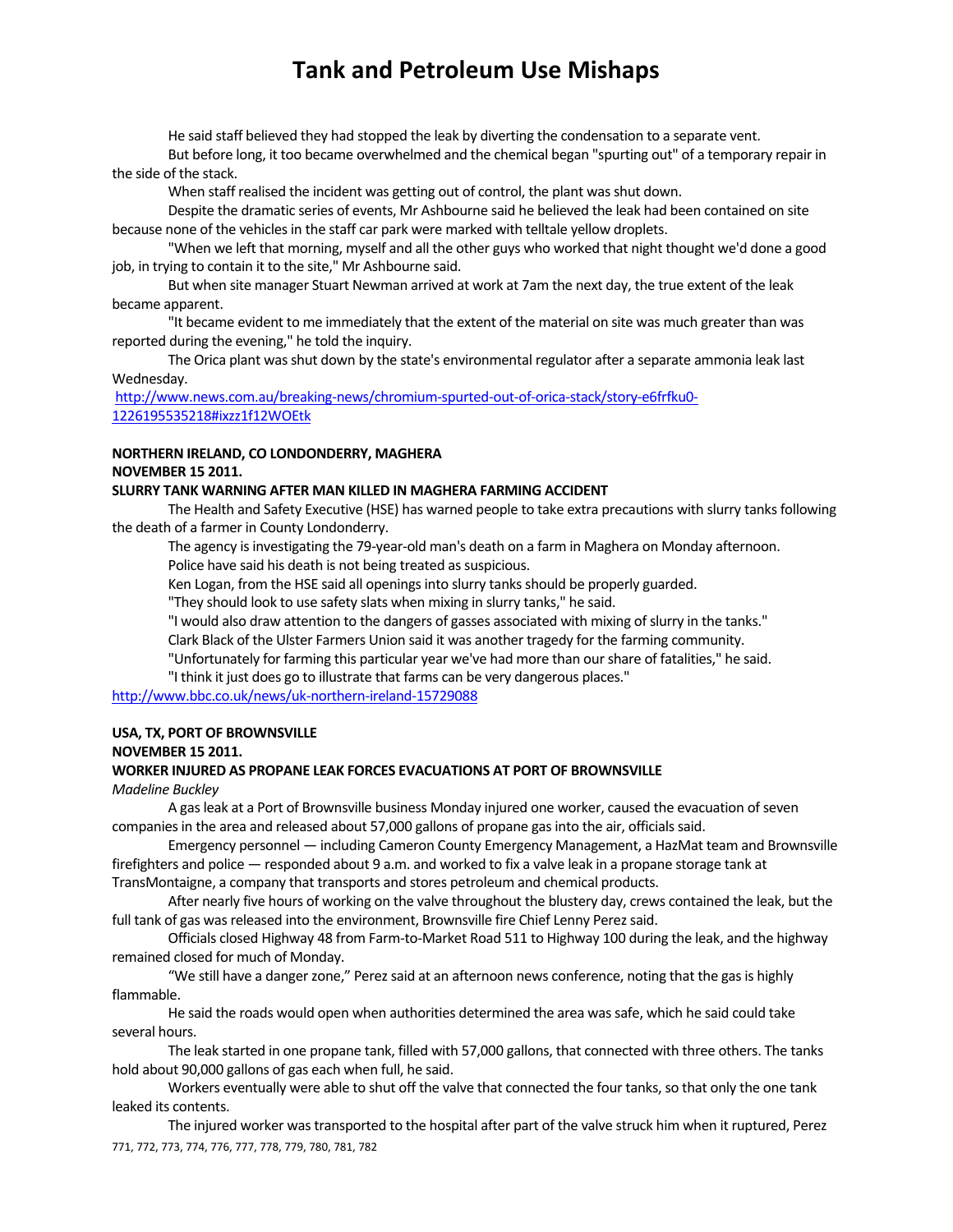said. He said he did not have details on the man's condition, but he was coherent after the incident.

The Texas Commission on Environmental Quality, or TCEQ, is investigating the incident, said Jaime Garza, section manager with the Harlingen branch of TCEQ.

Garza said experts will examine the extent of the emissions and check that the facility had been operating in accordance with city codes and state law.

He said information about the environment impact of the leak is pending a full investigation.

"But at this point, there aren't any immediate threats to human health," he said.

The strong winds throughout Monday helped dissipate the gas quickly, Garza said.

http://www.themonitor.com/news/brownsville‐56580‐port‐leak.html

#### **USA, N.C, LEXINGTON NOVEMBER 17 2011.**

#### **EXPLOSION SENDS MAN TO HOSPITAL**

A man wastransported to Wake Forest Baptist Medical Center in Winston‐Salem with non‐life threatening injuries after a gas explosion Wednesday morning at a Lexington business.

The man's name is not being released.

The explosion occurred just after 8:30 a.m. at Air Craftsmen, a filtration system manufacturer at 617 Greensboro St.

Lexington Fire Department Commander Paul Jarrett said an initial investigation found that the explosion was caused by an employee who was cutting a pipe that was attached to an underground gas tank. Jarrett said it appears that the tank wasfilled with some form of petroleum‐based fuel and that the employee was unaware the tank was underground.

Greensboro-based A&D Environmental Services was on-site by mid-afternoon removing the gas from the tank and checking it for safety.

"From there something will be done to secure the tank, either it will have to be abandoned in place or removed," Jarrettsaid. The explosion did "moderate" damage to the floor, but there was no structural damage, Jarrett said.

Air Craftsmen president Ken Hodges declined to comment on the matter. http://www.the‐dispatch.com/article/20111116/News/311169983

#### **USA, WYO, ROCK SPRINGS NOVEMBER 19 2011.**

#### **TANK FARM LEAK RESULTS IN LARGE GASOLINE SPILL NEAR ROCK SPRINGS**

*David Martin*

A leak at the ConocoPhillips tank farm outside Rock Springs resulted in a spill of approximately 1,100 barrels, or 44,000 gallons, of unleaded gasoline Thursday night.

Officials were notified at about 9:30 p.m. Thursday when employees at the tank farm were alerted by atmospheric monitoring sensors at the facility. The call resulted in a multi-agency response, including the Sweetwater County Sheriff's Office, Fire District No. 1, Wyoming Highway Patrol and Sweetwater County Emergency Management. "Something like this is a major cooperative effort," Dick Blust, public information officer for the sheriff's office, said. The facility is primarily used to store gasoline and diesel fuels. There are two truck racks on location which allow fuel trucks to load fuel for distribution.

Blust said the leak was stopped immediately and the spill was contained inside the facility. Despite the smell of gasoline being present near the facility Friday evening, Blust said there are no concerns with air quality and monitoring systems are still checking the air quality around the facility.

Jim Wamsley, fire chief at Fire District No. 1, said Foothill Boulevard was closed at Gookin Road and near the entrance to the Volcic mobile home park. Residentsin the mobile home park and those staying at the nearby KOA campground were notified of the spill. Wamsley said the mobile home park is about three‐fourths of a mile from the facility and the Clearview Acres subdivision is more than a mile away. The campground is directly adjacent to the tank farm.

Romelia Hinojosa, a spokesperson for ConocoPhillips said they don't have an estimate for how much the spill will cost to clean up and said the cause of the leak is still under investigation. After an investigation is completed, additional prevention measures may be installed to prevent future leaks.

771, 772, 773, 774, 776, 777, 778, 779, 780, 781, 782 An independent contractor to ConocoPhillips is handling the clean-up work, which consists of vacuuming as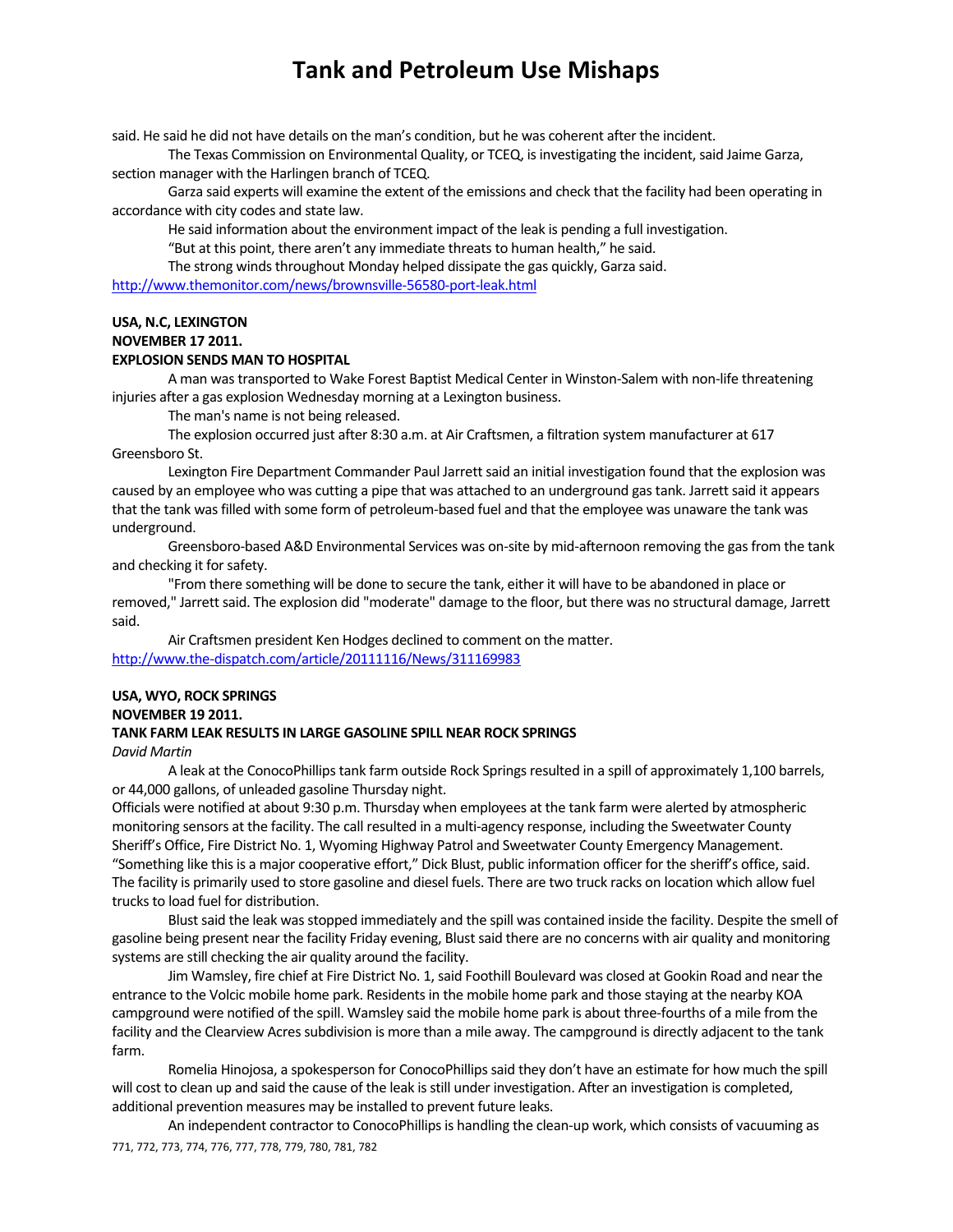much of the liquid as possible, then applying absorbent matsto collect additional fuel. After that phase, the ground will be excavated and contaminated soil will be sent to a processing facility to remove any gasoline still present.

Ground water monitoring wells are present around the facility and the tanks themselves have emergency dykes built near them to guard against spills, as per Environmental Protection Agency requirements. Wamsley said he wastold a layer of ice had formed in the dykes and made a majority of the fuel recoverable. http://www.greenriverstar.com/articles/2011/11/18/news/doc4ec6fd98910b8279537065.txt

**USA, AK, HOMER NOVEMBER 19 2011. FIREFIGHTERS DODGE EXPLODING FUEL TANK**

#### *Michael Armstrong*

An exploding heating fuel tank inside a garage narrowly missed hitting firefighters Sunday morning when the tank ruptured, spewing flames that one witness described as "a fire tornado." The blast shot the main part of the tank 150 feet through the wall and into a field, while the end of the tank blew through a steel door.

Miraculously, no one was hurt.

"It missed them by feet," Homer Volunteer Fire Department Chief Bob Paintersaid. "If pieces of that tank had hit anybody, they would have been seriously injured, if not killed."

Painter said several firefighters by the garage had just stepped away from the garage to check on water to hoses when the tank blew.

"Isaw where the firefighters were," said Nick Varney, a resident in the area who witnessed the blast and the tank spinning away from the house. "It waslike the finger of God was on them. It went right between them."

HVFD and Kachemak Emergency Services firefighters near the blast wore protective turnout gear, breathing masks and helmets and did not suffer blast or burn injuries. Painter said no one even had ringing ears or singed hair.

The explosion happened when firefighters went to a fully involved garage fire at the Bruce Avenue home of Lynn Pattie off East End Road below Wasabi's Restaurant.

Jane Varney, Pattie's neighbor to the south, called 911 at 8:07 a.m. aftershe looked out her kitchen window and saw flameslicking at the eaves of the garage. Varney called Pattie and warned her of the fire, and Pattie escaped without harm.

Soldotna dispatchers paged out KES and then HVFD, Painter said. Bruce Avenue is in Kachemak City, but receivesfire service under a contract with HVFD. KES crews had already arrived when the first Homer fire engine arrived at 8:23 a.m. A wind from the west pushed flames toward Pattie's house and had started to melt the vinyl siding on Pattie's home. The fire burned a porch and arctic entryway on her home, but otherwise did not damage the single‐story house. The fire destroyed the garage and Pattie's car. Homes are on large lotsin the area and the tank landed in an empty field. Burning embers did land on neighbors' yards, but because ofsnow and frozen ground weren't a threat.

Firefighters did not realize a fuel tank was inside the garage, but did know a car was inside. Pattie had told firefighters of other dangers in the garage, but in her panic forgot to tell firefighters of the fuel tank, Painter said.

"The homeowner wasjust beside herself that it happened," he said. "I don't know if it would have made much difference."

Firefighters could hear something venting inside the garage.

"It sounded like a jet engine," Painter said. "The big thing is we could hear something. We couldn't see it. We couldn't get access because of the flames and the heat."

The explosion was a classic BLEVE, for "boiling liquid, expanding vapor explosion," Paintersaid. The 300‐gallon tank was about a quarter full, Painter said. A fire that started elsewhere in the garage heated the tank and the fuel, showing a visible line where the tank was empty. When the fuel heated, it vaporized, and the vapors expanded in the tank. Because the tank had more room because of low fuel, the vapors could build up.

Vents in properly designed fuel tanks should allow vapor to escape, but Painter didn't know if the vents worked properly. Fuel oil tanks aren't designed to hold pressure, and when the vapor built up faster than it could vent, pressure built up, rupturing the welds on the tank. The catastrophic failure and the sudden release of vaporized fuel ignited, creating a huge fireball.

"What's amazing to me was this fire tornado came out. It was spinning," Nick Varney said.

The fireball had one positive effect: with so much fuel burning, it sucked oxygen out of the fire, putting it out. Painter said it was lucky the fuel tank hadn't been propane.

"If it had been propane, it would have leveled the house and garage and probably killed 8 to 10 people," he

said.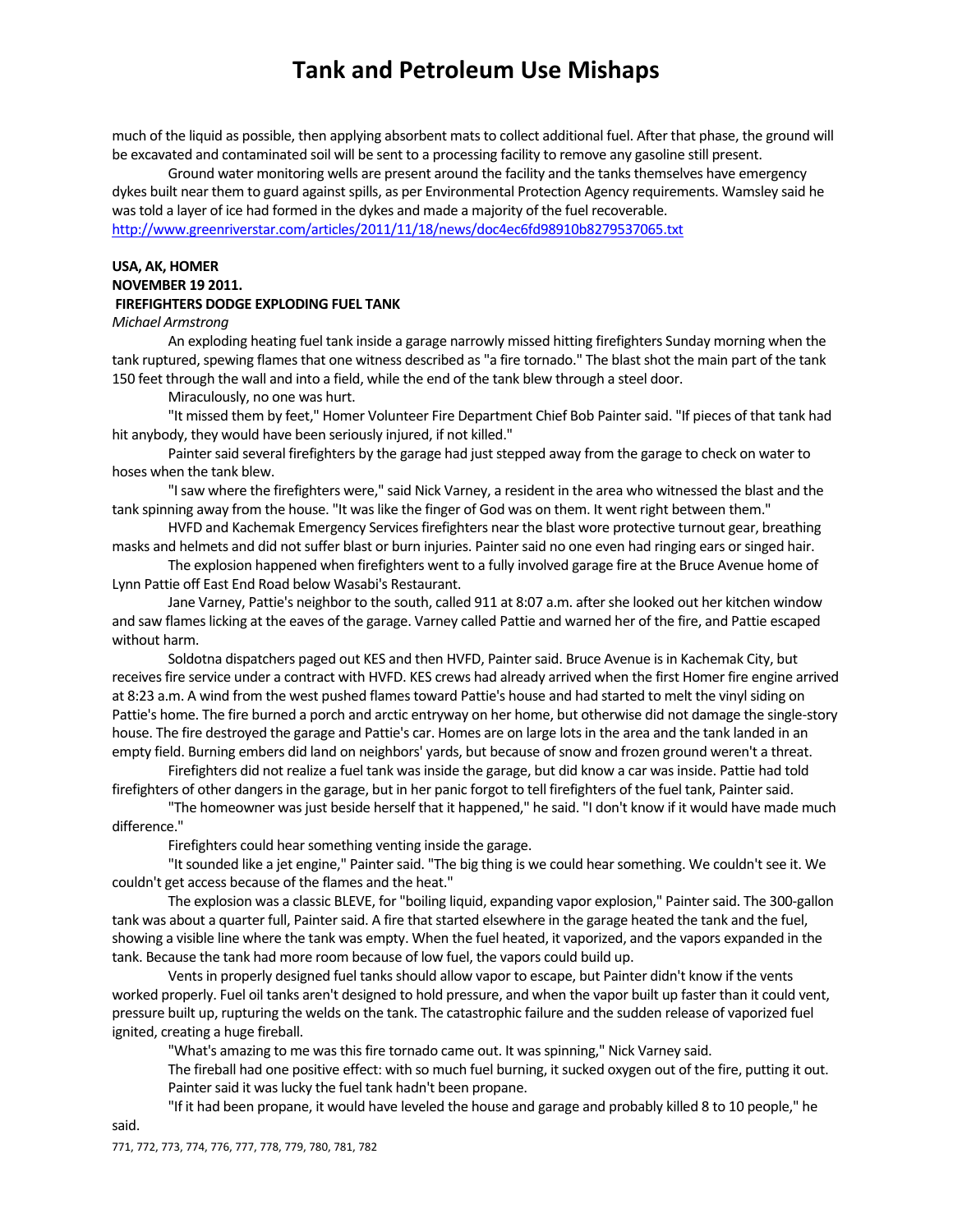State fire codes for commercial buildings or multiple-family dwellings prohibit storing fuel tanks inside structures. There are no state codes for residential tanks, said Megan Peters, a spokesperson for the Alaska Department Public Safety, Division of Fire and Life Safety.

"It's not something that should be kept indoors in the opinion of the Fire Marshal's office," Peters said.

Homer city code doesn't address placement of residential fuel tanks. Commercial structures in the city need the State Fire Marshal's approval, and thus would not allow inside tanks, said Homer Planning Director Rick Abboud.

Most fuel tanks are outside, Painter said, and in other fires with outside tanks, firefighters can see them and take precautions, like turning off fuel valves and hosing down tanks to keep them cool. Gas tanks on cars usually vent or, if made of plastic, melt.

"They blow up on Hollywood, mostly," Painter said.

Painter said he planned to talk to HomeRun Oil and Petro Marine to see if there are many inside fuel tanks on the lower Kenai Peninsula.

Jeff Erickson, owner of HomeRun Oil, said there are a small number of inside fuel tanks he knows of, but that most are outside. This wasthe first he heard of a fuel tank exploding like that. He suspected there might have been a problem with the venting. Most tanks have proper vents, he said. Some tanks have fuel capsthat flip open under pressure while others have a J-shaped pipe that curves up, with the open end on the bottom. If someone has a tank indoors, it should be vented outside, but HomeRun Oil encourages people to put tanks outside.

"It's just a safer bet," Erickson said.

He also advised keeping the tank full.

"The lessfuel you have in there, the worse off you are," Erickson said. "The vapor pressure is much more dangerous than the liquid expanding."

Painter said if he finds out there is a significant problem, he's going to talk to the city manager and the borough about prohibiting tanks from being indoors.

Nick Varney said Pattie went next door to a neighbor's house aftershe got out of her house.

"Everybody in the whole neighborhood surrounded her and took care of her," Varney said.

Pattie has family in Homer. A message was left with her daughter, Shelly Fraley, but at press time she did not return a call.

Painter said the cause of the fire remains under investigation, but he suspects a space heater by a water pump might have caused the fire.

http://homernews.com/stories/111611/news\_fdef.shtml#.TseEUT24qso

## **USA, CA, LOS ANGELES, WILMINGTON**

#### **NOVEMBER 19 2011. CONFINED SPACE RESCUE FREES TWO WORKERS FUEL STORAGE TANK**

Two workers performing routine maintenance in a large underground tank, were rescued today after one fell and was injured, and the other followed him down trying to try to help.

At 12:06 pm on Friday, November 18, 2011, the Los Angeles Fire Department responded to a "Confined Space Rescue" at 3171 North Gaffey Street near Harbor City. A large response was dispatched and even more resources were called to the scene, when it was confirmed that two male employees were approximately 27 feet below ground and in need of help. The incident would require a very technical rescue to be performed by the LAFD's Urban Search & Rescue Team.

Once all technical aspects of this emergency operation were addressed and assembled by the nearly 80 personnel on-scene, two Firefighter/Specialists "made entry" and descended into the "50,000 barrel, fuel-storage tank." A 21 year‐old, male employee wasfound conscious at the bottom of the tank with an injury to one of hislower extremities. He had apparently lost his balance attempting to install a piece of equipment in the tank, resulting in the fall. A male co-worker, of approximately the same age, was not injured as he attempted to assist in his colleague's misfortune. Once rescued, both were evaluated, treated and then transported to a local hospital for further observation.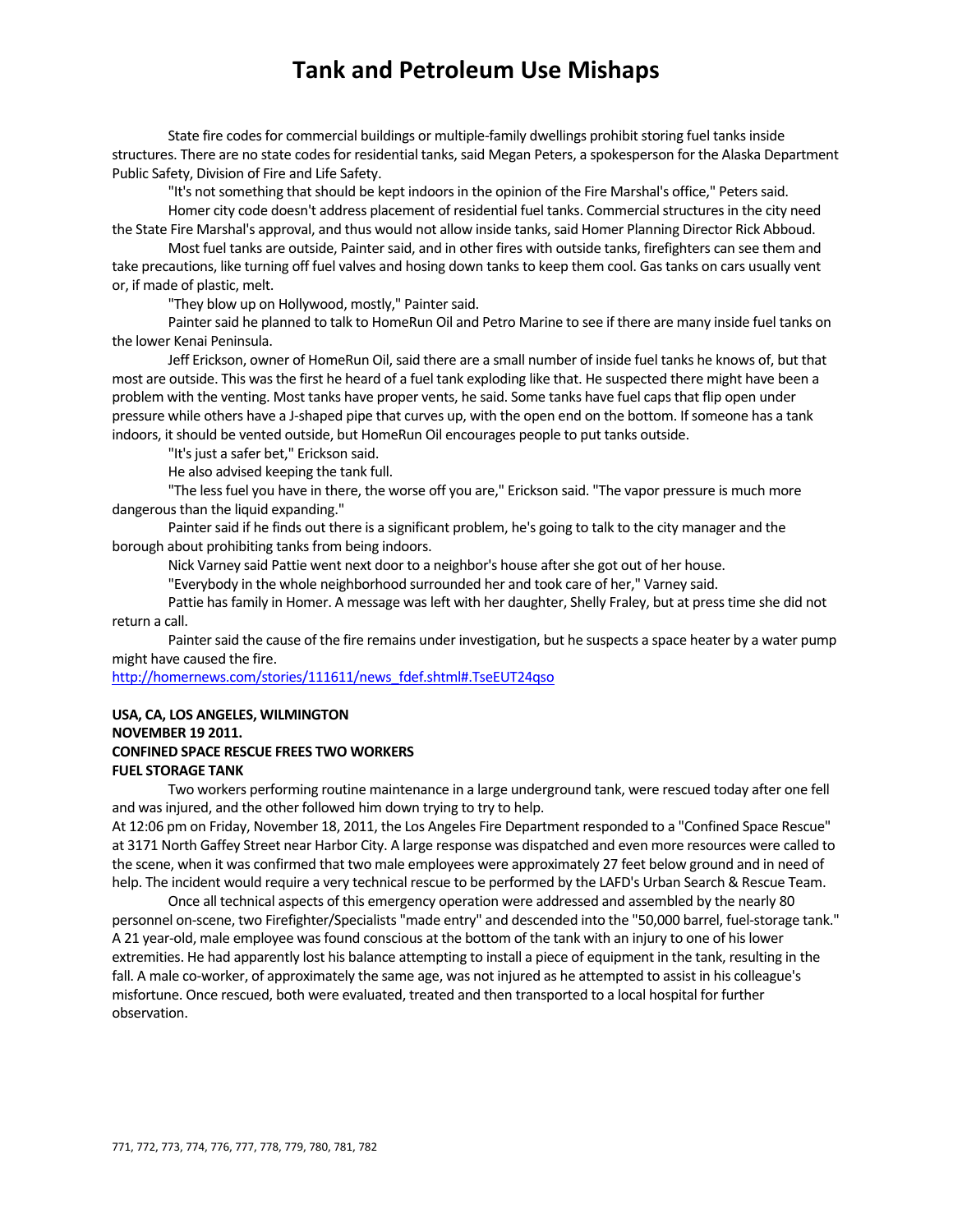While the entire incident took much longer, the "Confined Space Rescue" was accomplished in just over one hour. There were no other injuries reported.

http://lafd.blogspot.com/2011/11/confined‐space‐rescue‐frees‐two‐workers.html

### **USA, CA, SAN PEDRO NOVEMBER 19 2011.**

#### **2 MEN TRAPPED IN SAN PEDRO STORAGE TANK RESCUED**

*Larry Altman and Kristin S. Agostoni*

Two men cleaning the inside of an underground fuel storage tank at a military facility in San Pedro were hospitalized Friday after one fell 30 feet to the bottom, firefighterssaid. The man suffered bruises and other injuries and was unable to climb from the tank himself. The other waited at hisside for emergency workersto arrive and was not injured, firefighters said. Both were covered with sludge.

The men were cleaning the inside of the 130-foot-wide, 30-foot deep underground tank at the Defense Fuel Support Point San Pedro facility at 3171 N. Gaffey St. when the accident occurred about noon. The facility is operated by United Paradyne Corp.

The men, both in their 20s, were contract workers. "It appears one of them lost his balance and fell," Los Angeles city fire Assistant Chief Ralph Terrazassaid. The man suffered injuries preventing him from leaving the tank himself, Terrazas said. His co-worker could have climbed a ladder and gotten out through the 3-by-3-foot entry hatch, but remained at the bottom. Terrazas said neither man was trapped.

About 75 firefighters responded, including an urban search-and-rescue team and a hazardous-materials unit. The rescuers provided the men with air and made sure the tank's fumes were safe so that the men and rescuers were not overcome.

By 2 p.m. both men were brought out, cleaned up and taken to hospitals. One man went to County Harbor-UCLA Medical Center near Torrance and the other to Kaiser Permanente Medical Center in Harbor City. The facility is a fuel terminal for the energy branch of the military's Defense Logistics Agency, supplying fuel to the western region of the country. Lt. Col. Tam Gaffney, the unit's commander, said the workers involved in the accident were among the many contractors employed on the site.

http://www.contracostatimes.com/california/ci\_19366254

### **BRAZIL, RIO DE JANEIRO NOVEMBER 20 2011. BRAZIL OFFICIALS CRITICIZE CHEVRON OVER OIL SPILL**

*Simon Romero*

Chevron came under intense scrutiny in Brazil on Friday over an oilspill at an offshore field the company operates, with federal investigators here threatening fines for Chevron and potential prison terms for its officials if they are found guilty of violating environmental contamination laws.

The response to the spill, which Chevron said it was notified of on Nov. 8 and which left an oil sheen near Brazil's southeast coast, is an important test for the authorities as Brazil moves to tap oil from its large recent offshore discoveries. If Brazil meets its ambitious production goals, it may emerge by the 2020s as the world's fourth-largest oil producer after Russia, Saudi Arabia and the United States.

While the spill, from an appraisal well in the Campos Basin, is thought to be much smaller than BP's oil spill last year in the Gulf of Mexico and issaid by Chevron to have almost dissipated, it also presents an additional challenge for Chevron in Latin America. In nearby Ecuador, Chevron hasfaced seething resentment and a protracted legal battle over oil contamination in the country's rain forest.

Fábio Scliar, the head of the environment affairs division of the federal police, flew this week over the area of the spill, where Chevron hassaid it has 18 vessels controlling and is monitoring the sheen. In an interview on Friday, Mr. Scliar expressed annoyance over Chevron's handling of the spill and its methods of cooperating with Brazilian investigators.

"They've been very resistant about providing information, and they were hesitant about allowing me to land on the platform," Mr. Scliar said. "We had to be rather energetic with them about our requests."

Mr. Scliar said Chevron employees could face prison terms of several years if they were found to be have violated environmental laws. He said he would request testimony next week from several Chevron employees.

771, 772, 773, 774, 776, 777, 778, 779, 780, 781, 782 Responding to Mr. Scliar's assertions, Kurt Glaubitz, a spokesman for Chevron,said Friday in a statement: "We are working with all appropriate agencies to resolve the issue. We have provided all available resources to manage the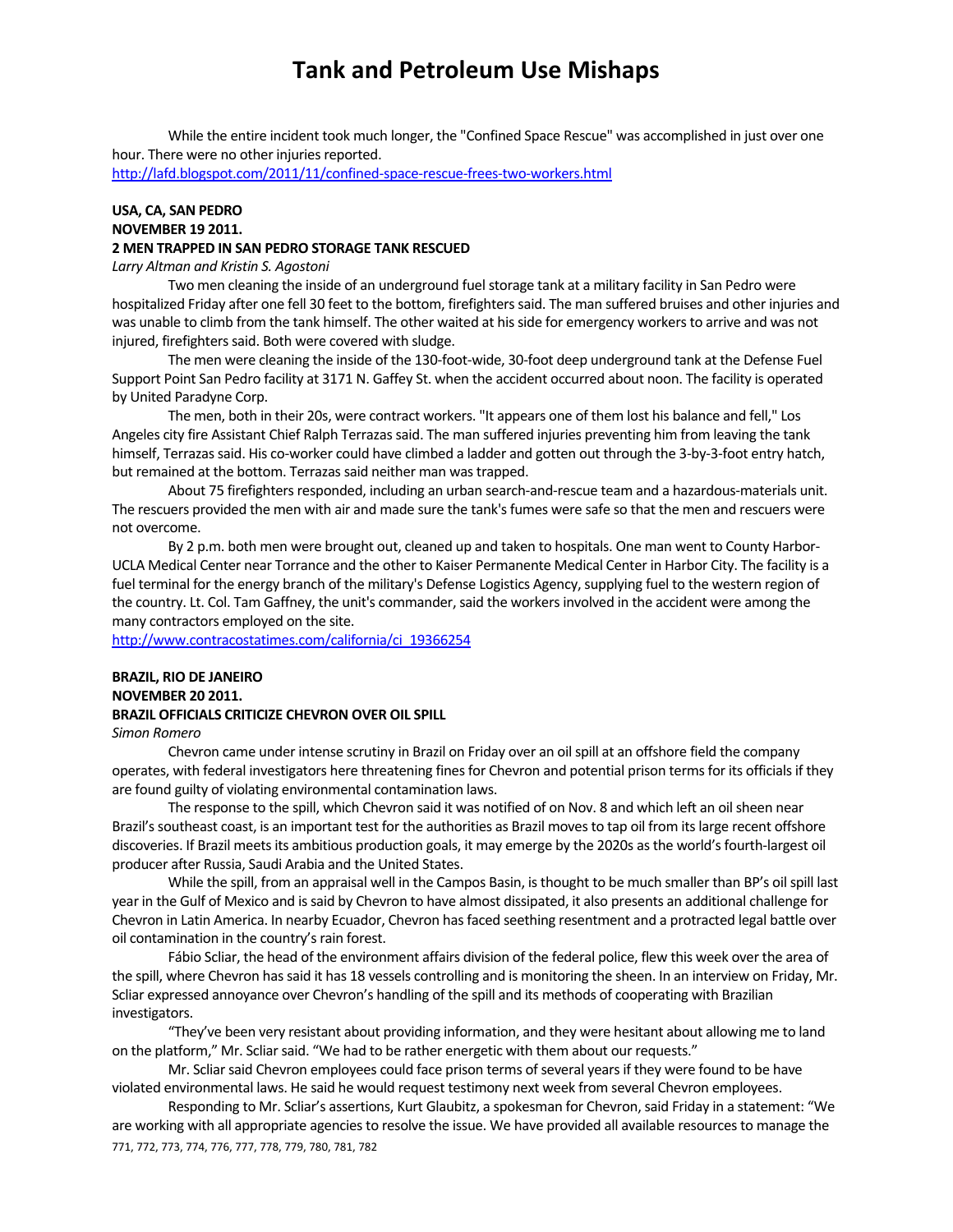situation."

Mr. Glaubitz said that Chevron had "accommodated all requests for information in a timely manner," and that the "situation islargely resolved." He said that Chevron wastold by Petrobras, the national oil company and Chevron's partner in the affected area, the Frade field, of the spill on Nov. 8, and that Chevron found oilseeping from the ocean floor the next day.

Several Brazilian government entities monitoring the spill, including the National Petroleum Agency, said Friday in a statement that Chevron had achieved a "substantial reduction" of the oil seepage in recent days.

Mr. Glaubitz said that the volume of the sheen on Friday was estimated at about 18 barrels.

Earlier in the week, Chevron estimated that the spill involved 400 to 650 barrels of oil from its Frade field, in waters about 3,800 deep. (The BP oil spill involved nearly five million barrels.) Mr. Glaubitz said Chevron was planning to conduct an internal investigation, and would cooperate fully with the authorities.

Marina Silva, a former environment minister and presidential candidate, said in a telephone interview that the spill served as a warning as Brazil moved ahead with exceedingly complex projects to produce oil from its "pre-salt" discoveries, beneath waters almost 10,000 feet deep and thick layers of salt, sand and rock.

"This event is a three-dimensional alert to the problems that may occur," Ms. Silva said. "This certainly does not smell good."

Despite Chevron's assertions that the problem was contained, it faced mounting criticism from various other quarters in Brazil. Legislators said they would summon Chevron officials to appear for questioning. And here in Rio, where Brazil's energy industry islargely based around Petrobras, activistsfrom Greenpeace emptied black ink on Friday in front of Chevron's headquarters to protest the spill.

Carlos Minc, the top environmental official for the state of Rio de Janeiro, said the spill was "much bigger" than Chevron's estimates.

Speaking on the Globo television network, Mr. Minc said that the authorities would "demand compensation" for any damage done to fishing or wildlife.

Several Brazilian news media reports referred to information from SkyTruth, an environmental group in the United States that uses satellite images to track oil spills and other accidents. John Amos, the group's president, said he estimated that the spill was perhaps 10 timeslarger than Chevron's estimates, meaning it extended over about 918 square miles.

http://www.nytimes.com/2011/11/19/business/energy-environment/brazil-officials-criticize-chevron-over-oilspill.html? r=1

#### **GIBRALTER**

#### **NOVEMBER 20 2011.**

#### **CORROSION CAUSED FATAL FUEL TANKS EXPLOSION AT GIBRALTAR PORT**

An independent report commissioned by the Gibraltar government into the fuel tanks explosion at the port at the end of May gives the direct cause as corrosion perforations in the roofs of the two tanks. A Spanish worker died from the serious burns he suffered in the explosion.

The report by Capita Symonds reveals more than 20 perforations in Tank No. 1 and more than 40 in Tank No. 2, 'all of which had been caused by long term corrosion, wastage of the steel.' The Gibraltar government said in a press release on Thursday that these holes allowed flammable vapour to escape from the tank and into the atmosphere. The escaping vapour ignited when the welder struck an arc while welding a pipe to the guardrail of the roof of Tank No. 1, and this then caused the vapour in the roof void to also ignite.

The flash then spread to Tank No. via pipe work on the top of each tank.

The report also notes that the perforations had been identified but had not been repaired.

The report's main conclusion is that, before the explosions, the integrity of both tanks would have been breached by the many corrosion perforations in their roofs and that neither would have been hermetically tight.

The sullage plant facility at Gibraltar port is operated by Nature Port Reception Facilities, and it's understood that their licence isto remain suspended until the government considersits decision on the matter. The operation of the plant in its present location will also be subject to a detailed review.

http://www.typicallyspanish.com/news/publish/article\_32727.shtml#ixzz1flw9Z9cL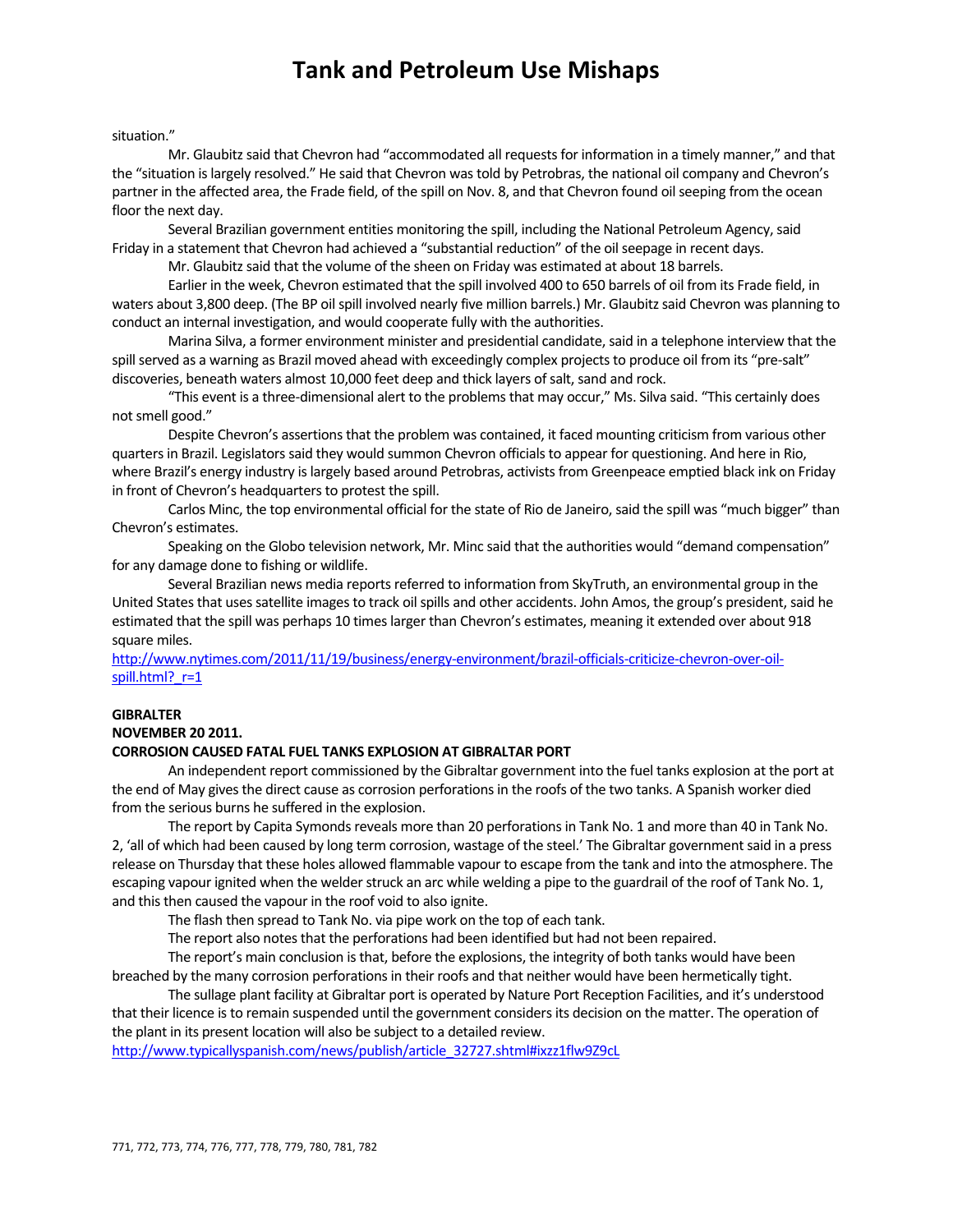#### **USA, WASHINGTON DC NOVEMBER 21 2011. CONNOLLY INTRODUCES BILL TO CRACK DOWN ON LEAKS AT TANK FARMS**

*Fredrick Kunkle*

U.S. Rep. Gerald E. Connolly (D-Va.) has returned to an issue that not only hits close to home but also long ago put him on a path to politics: leaky oil tanks.

Last week, Connolly introduced a bill that would require the federal government to shut down any petroleum storage facility that repeatedly leaks oil in a residential area or contaminatesits groundwater.

The Protecting Neighborhoods From Oil Pollution Act of 2011, filed Nov. 15, would modify the Federal Water Pollution Control Act by requiring the closure of any plant that is within one mile of 100 or more dwellings and has had two or more discharges within a 10‐year period.

The measure also would close any oil storage facility that causes groundwater contamination affecting 100 or more dwellings. The bill, H.R. 3426, would require the facilities to close even if the discharges resulted from an act of God, war or negligence by the federal government.

Although the proposed law would affect any tank farm in the United States, Connolly's bill takes aim at a storage depot in his back yard: the Pickett Road Tank Farm in the eastern part Fairfax City, which has been fueling tanker trucks since the 1960s.

In 1991, Connolly was president of the Mantua Citizens Association when a large, underground spill from the tank farm seeped into his Fairfax County neighborhood, according to a Washington Post account at the time. There have been other leaks, including one in January 2010 that spilled more than 7,000 gallons of diesel fuel on the premises.

This year, Virginia's General Assembly, pushed by Sen. J. Chapman "Chap" Petersen (D‐Fairfax) and Del. David L. Bulova (D‐Fairfax), moved to tighten regulations on the above‐ground storage depot. A law signed by Gov. Robert F. McDonnell (R) in May requires that all tank farms follow current safety codes, such as ensuring that their tanks have double hulls.

But one of the companies with operations at Pickett Road suggested that Connolly's bill might go too far.

"I think it'simportant the environment be protected and people's neighborhoods need to be protected, but if you closed it down you'd also have to deal with how you distribute motor fuelsin Northern Virginia," said Sam Whitehead, a spokesman for Colonial Pipeline, which operates a pipeline at the tank farm.

Five companies — Citgo, a Houston‐based petroleum company; Motiva, a Houston‐based venture that is jointly owned by Shell Oil and Saudi Arabia Refining; TransMontaigne, a Denver-based fuel supply firm; Buckeye Partners, a publicly traded pipeline company headquartered in Houston; and Colonial Pipeline — use the site, said the city fire marshal, Andrew S. Wilson.

Wilson, whose office is charged with inspecting the depot, estimates that the tank farm supplies about 40 percent of the gas used by the region's service stations.

Wilson said workers have recovered nearly 7,500 gallons from the Jan. 28, 2010, leak of diesel fuel from TransMontaigne'sterminal. The leak was caused by a rupture in underground piping, and none of the spillage left the site, Wilson said. The underground piping has been replaced with above-ground pipes that are easier to inspect.

Wilson said the state's Department of Environmental Quality recently formed an advisory panel, of which he is a member, on implementing the new Virginia law.

A spokeswoman for Buckeye Partners said the company would not comment on the measure. Calls to other companies that use the terminal were not returned.

http://www.washingtonpost.com/local/dc-politics/connolly-introduces-bill-to-crack-down-on-leaks-at-tankfarms/2011/11/18/gIQA9IX4fN\_story.html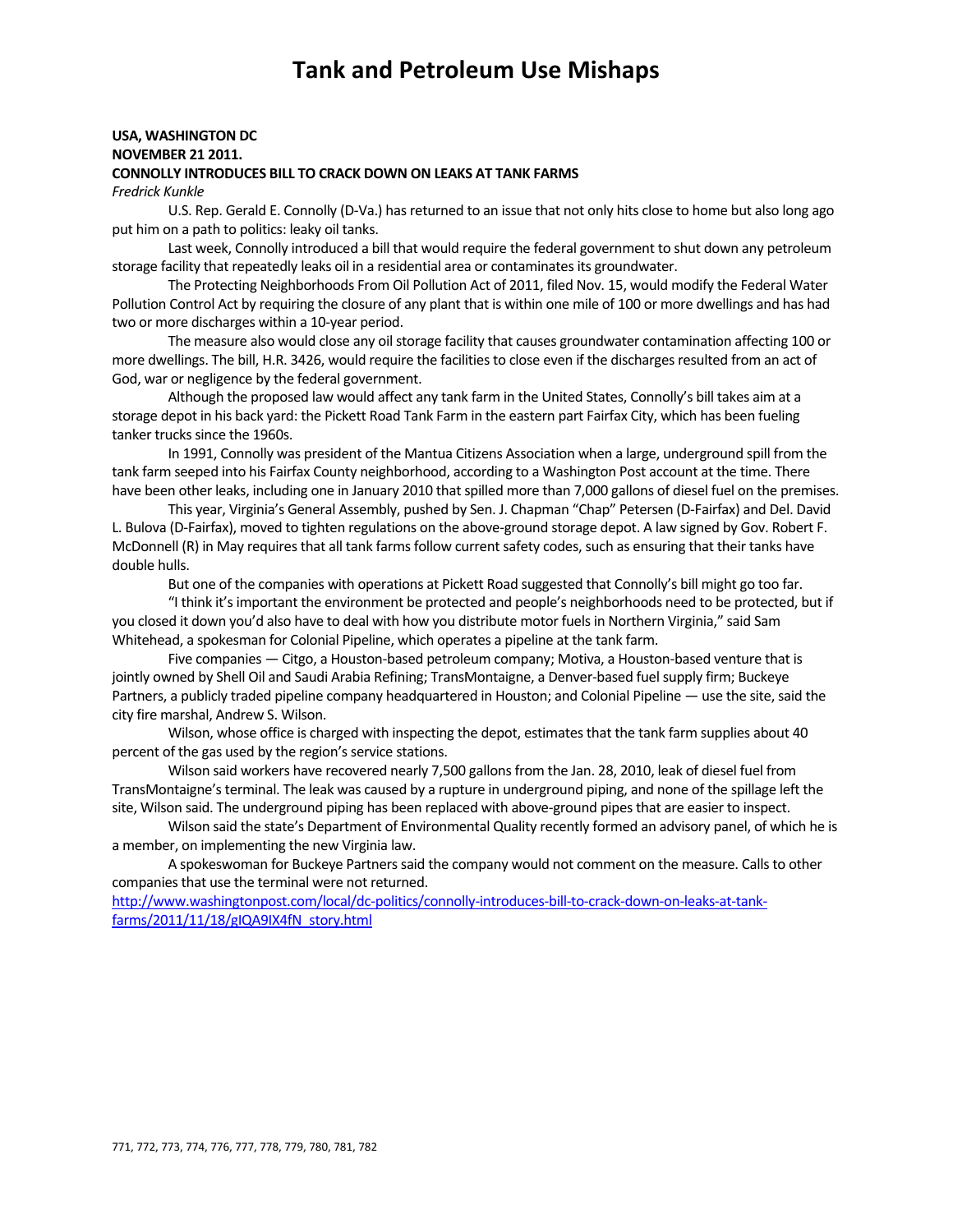## **USA, LA, DEQUINCY NOVEMBER 22 2011.**

#### **VANDALS TARGET BEAUREGARD OIL WELL, CAUSE SPILL**

Beauregard Parish sheriff's officials responded early Sunday to a vandalism call from an oil-well site off Highway 389 near DeQuincy. The caller said that someone vandalized the oil site, creating a major spill. Sources say 220 barrels were spilled. Environmental issues are not expected since siteslike these are normally encircled by a berm. Hazmat teams were called out to clean up the oily mess. Midstates Petroleum representatives have not commented on the spill.

http://www.kplctv.com/story/16094506/vandals‐target‐beauregard‐oil‐well‐cause‐spill

### **USA, CA, TORRANCE**

### **NOVEMBER 22 2011.**

### **CLEANUP AT CARSON'S CAROUSEL HOUSING TRACT STILL STALLED AFTER 2 YEARS**

More than two years after oily sludge was discovered trapped in the soil several feet below Carson's 50-acre Carousel housing tract, plans to clean up the mess are still moving slowly.

The bureaucratic process, beset by delays and weighed down by demands from numerous regulatory agencies, is frustrating residents who occupy the 285-home community.

"How much more does anyone think we can take?" Barbara Post, president of the Carousel Homeowners Association, wrote in an email. "Our lives have been turned upside down, we are between a rock and a hard place, we are trapped in here. We are stressed and so frustrated."

Work on the final sitewide cleanup could be months - or even years - away. The next step is a test on three to six homes that will analyze several methods to determine the best way to go about removing and replacing contaminated soil.

That pilot plan isfinished and awaiting final approval from state regulators. Once given the OK, work should begin within a few weeks.

That phase is set to take 120 days but will first require homeowner approval.

Residents are involved in an ongoing lawsuit against Shell Oil Co., which operated an oil tank farm on the property from the 1920s to the 1960s and caused the existing problems. That suit is being litigated by Girardi Keese, the firm that famously won a case against Pacific Gas and Electric for contaminating drinking water in Hinkley, Calif.

That case was dramatized in the 2000 feature film "Erin Brockovich."

Tom Girardi, who represents the residents, has argued that Shell should immediately relocate them and compensate them for their homes. He has argued that the contamination is more dangerousthan state officials have acknowledged.

"We have more testing of the Carousel stuff than I've ever seen in my life," he said. "We have everything we need to show that this place is not livable. No question about it. Shell even put out a memo that says not to let your children dig in the backyard. This area is not fit to have a family living in it."

State environmental regulators have said that testing, which is ongoing and includes four phases of soil and air monitoring, has revealed little risk to human health.

"We've found problems below the houses but they are not affecting the air inside the house," said Gene Freed, program manager for Shell Oil Products' Environmental Services division.

Contamination is also unevenly spread, Freed said. Testing will determine where cleaning will take place.

The Los Angeles Regional Water Quality Control Board ‐ the agency charged with approving cleanup plans ‐ ordered Shell to clean affected soil to 10 feet deep, and to possibly remove concrete reservoirsleft in the ground when the tank farm was demolished and homes were built at the site in the late 1960s. It sits north of Lomita Boulevard between Marabella and Panama avenues.

Freed said the pilot program will give the company an opportunity to determine which of three methods of removing the soil and debris works best.

One way would be to dig narrow, deep holes and remove concrete with backhoes. Another would involve shoring trenches with material to keep dirt from falling in on workers who will climb in and dig out the debris. A third method involves digging a huge hole that progressively gets smaller with depth in order to keep the walls from falling in on workers.

Once the test plan is completed, Shell officials mustsubmit a final work plan to the water board for approval.

Freed said four rounds of soil and air tests have been taking place at the Carousel tract since last year in an effort to determine whether hazardous methane and hydrocarbons from underground oil are seeping into the air inside people's homes.